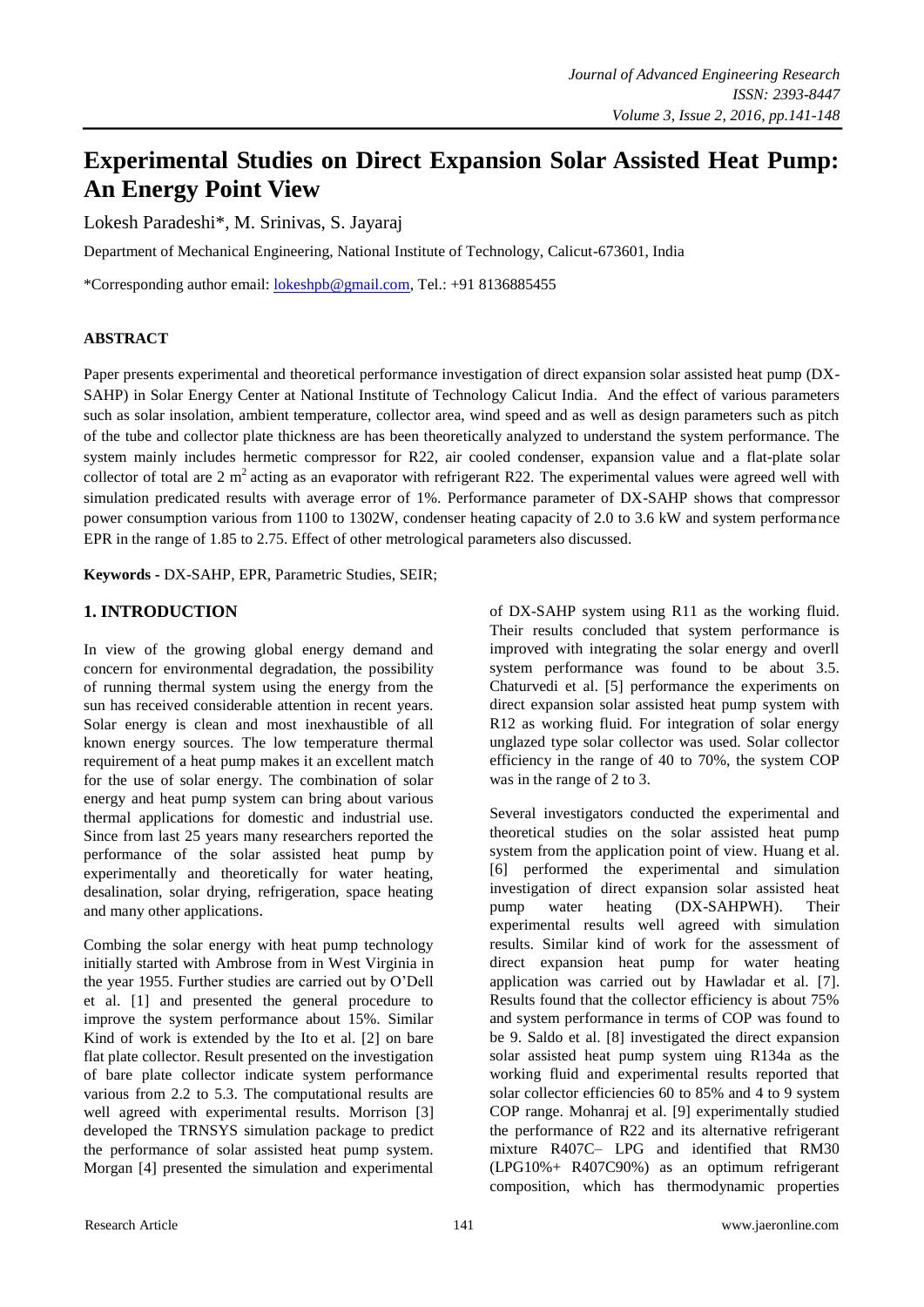closer to that of R22 across the wide range of operating conditions.

Experimental and analytical investigation of direct expansion solar assisted heat pump system for water heat system was carried out by Kuang et al. [10]. The results are presented in terms of solar collector efficiency and COP the system. Their results indicate that the collector efficiency varied from 40 to 60%, and COP of the system various from 4 to 6.5. The DX-SAHP system thermal performance was carried for the water heating and drying applications by Hawlader et al. [11]. Experimental and simulation results are well agreed with in the limited range. The COP values are found to be 6 and 7 for experimentation and simulation respectively. Li et al. [12] proposed the optimization of solar assisted heat pump for water heating applications. Their experimental energy and exergy analysis of DX-SAHP system helps to for the optimization of the existing system. Maximum exergy destruction was found in in the compressor and solar collector and followed by the condenser and expansion valve with total exergy destruction of 0.593 kW. Kong et al. [13] presented a simulation model to predict the thermal performance of direct expansion solar assisted water heater (DX-SAHPWH).Simulation results are well agreed with experimental results and simulation model also capable to effect of various parameters on the system performance. Mohanraj et al. [14] proposed the modeling technique for the performance predication of the direct expansion solar assisted heat pump system.

In this study, an attempt has been made to recover the condenser heat and utilize it in space heating with renewable heat sources: solar energy and ambient energy by developing experimental set up model of a direct expansion solar-assisted assisted heat-pump system. Results obtained from the experimentation are well agreed with the devolved simulation model. The simulation model can predict the system performance under various weather conditions and it can able to examine the effect of solar insolation, ambient temperature, wind velocity and collector area on the system performance. The influence of collector plate thickness and pitch of the tube on system performance also discussed based on the simulation results.

## **2. EXPERIMENTS**

## *2.1. Experimental Set Up*

The DX-SAHP system (suitable for space heating applications) experimental setup, schematic diagram is shown in Fig. 1. Experimental set up mainly consists of a solar collector (glazed type) which act as the evaporator of the system and as well as the heat source device with a total area of 2.0 m2 (2 x 1 m). Copper

tubes which act as the fins having 0.8 mm thick and 10 mm length are attached to the solar collector. In order to improve the solar collector absorptivity of the incident solar insolation its surface has selective coting. R22 hermetic sealed (reciprocating type) compressor with a rated power of 1020W is used. An air cooled condenser (forced type) having copper tube coils (9.52 mm diameter) with a maximum face velocity of 4.75 m/s. The sight glass and liquid receiver are mounted downstream of the condenser to measure the refrigerant flow and moisture content a turbine type flow meter and drier are installed in the circuit. The refrigerant flow in the solar collector/evaporator is controlled by using the thermostatic expansion valve. The system is adapted to face south in order to maximize the solar insolation incident on the solar collector/evaporator. The solar collector is titled to 200 with respect to horizontal.

### *2.2. Data Acquisition System*

The temperatures, pressures, flow rate of working fluid (refrigerant) and velocity of the air are measured at the different points in the experimental set up as shown in Fig. 1. Also, the metrological parameters such as relative humidity, ambient temperature, solar insolation and wind velocity rre measured. Compressor and expansion value inlet and outlet pressure and were measured with the help of bourdon type pressure gages and pressure transducers respectively.

Resistance thermometers (RTDs) are used to measure the refrigerant temperature at compressor inlet and outlet, exit of the condenser and well as the refrigerant after expansion in the expansion valve. The condenser inlet and outlet air temperature are measured using the similar set of Resistance thermometers. The ambient temperature is measured with the help of a thermometer. Vantage-Pro weather station which is installed in the Solar Energy Center at National Institute of Technology Calicut, India is used to measure the wind velocity, relative humidity and parameters. Duct air velocity at the exit of the condenser is measured with the help of velocity sensor and vane type anemometer. A pyranometer is placed on the glazed type evaporator to record solar insolation. Refrigerant flow rate in the circuit is measured using the turbine type flow meter. Compressor power consumption was continuously recorded in the digital type, multi-function single phase energy meter. All parameters recorded in the computer based data acquisition system.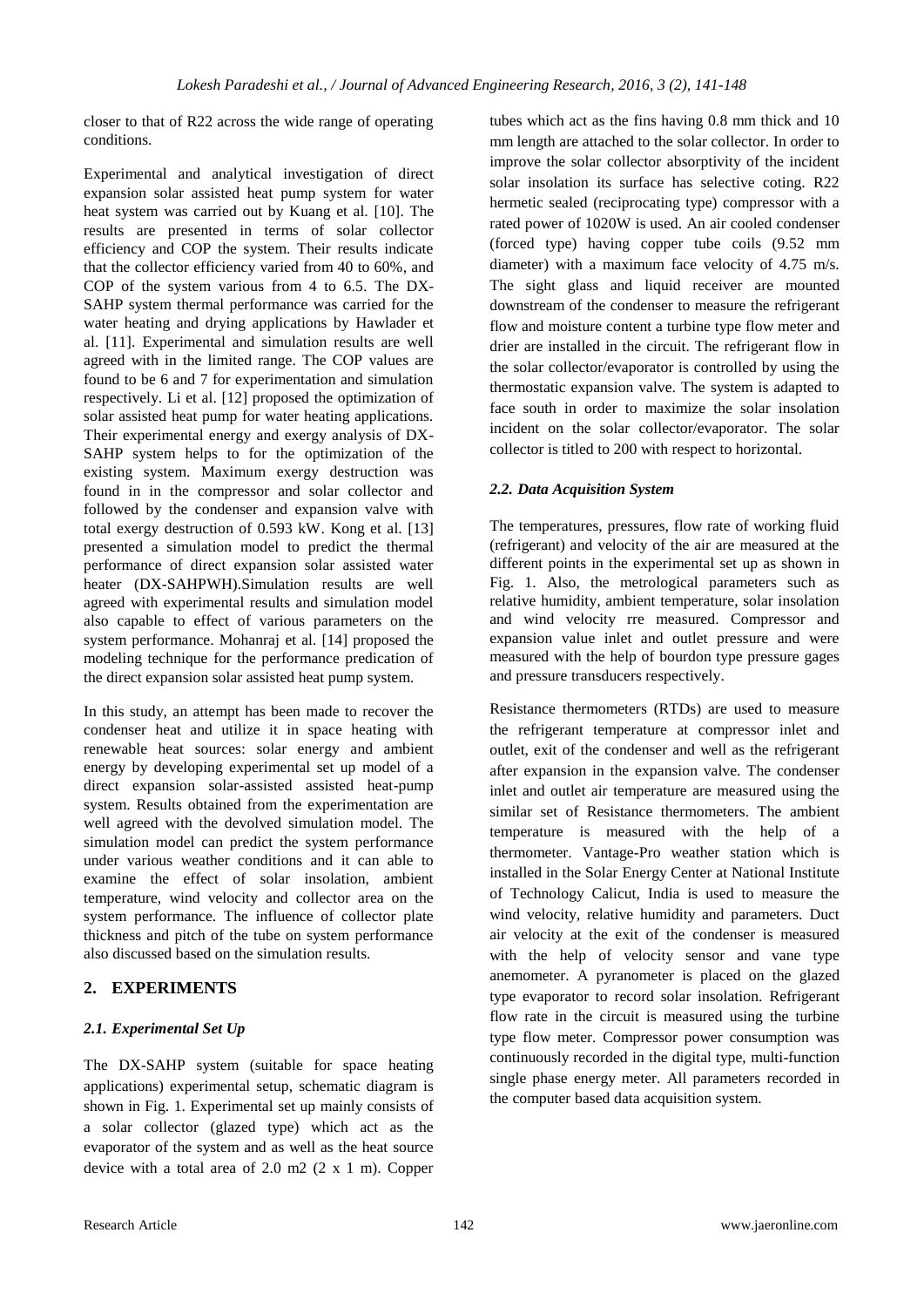

*Fig. 1 Schematic diagram of the experimental set up*

### **3. ENERGY ANALYSIS MODELLING**

#### *3.1. Assumptions*

The energy analysis of a simple DX-SAHP system, based on the following assumptions:

- All the process in the circuit are assumed to constant
- Pressure drop in the circuit like condenser and in solar collector are assumed to constant
- Compression process is polytropic.
- Refrigerant expansion in the thermostatic valve assumed to be constant enthalpy process.

Based on the above assumption and the energy modelling of the DX-SAHP system components are modelled as follows.

For any thermodynamic system the mass and energy balance equation are given by as follows; as

$$
m_i = m_e \tag{1}
$$

$$
q_e + P = q_c \tag{2}
$$

Mass flow rate in the DX-SAHP system circuit assumed to constant, In the energy balance equation  $q_c$  is the condenser heating capacity,  $q_e$  heat gained in the evaporator or solar collector of the system P is the instantaneous work input of the compressor.

#### *3.2. Compressor Power Consumption*

In this system hermetically sealed reciprocation type compressor was used (Make: Emerson HKJ 50010 model). The cooling capacity of the compressor was 2700W and speed of the compressor 1500 RPM. The cooling capacity and the instantaneous power consumption of the constant speed compressor can be expressed in terms of their condensing and evaporating temperatures of the system. Similarly for The DX-SAHP system the compressor power consumption and the cooling capacity are expressed as follows (in terms of their condensing and evaporating temperature).

$$
P = -17854.2632 - 2381.4993t_e - 73.5881t_e^2 +
$$
  
\n870.29110t<sub>c</sub> -9.9902t<sub>c</sub><sup>2</sup> -110.8510t<sub>e</sub>t<sub>c</sub> +  
\n3.45881t<sub>e</sub><sup>2</sup>t<sub>c</sub> +1.2900tc<sup>2</sup>t<sub>e</sub> -0.0404t<sub>e</sub><sup>2</sup>t<sub>c</sub><sup>2</sup>  
\n
$$
q_e = -76112.1029 + 10754.2169t_e - 350.0243t_e^2 +
$$
  
\n3345.3171t<sub>c</sub> -36.9126t<sub>c</sub><sup>2</sup> -479.2131t<sub>e</sub>t +  
\n15.9065t<sub>e</sub><sup>2</sup>t<sub>c</sub> +5.4086t<sub>c</sub><sup>2</sup>t<sub>e</sub> - 0.1809t<sub>e</sub><sup>2</sup>t<sub>c</sub><sup>2</sup>

Where  $t_e$  and  $t_c$  are the evaporating and condensing temperatures of the refrigerant in the DX-SAHP system respectively.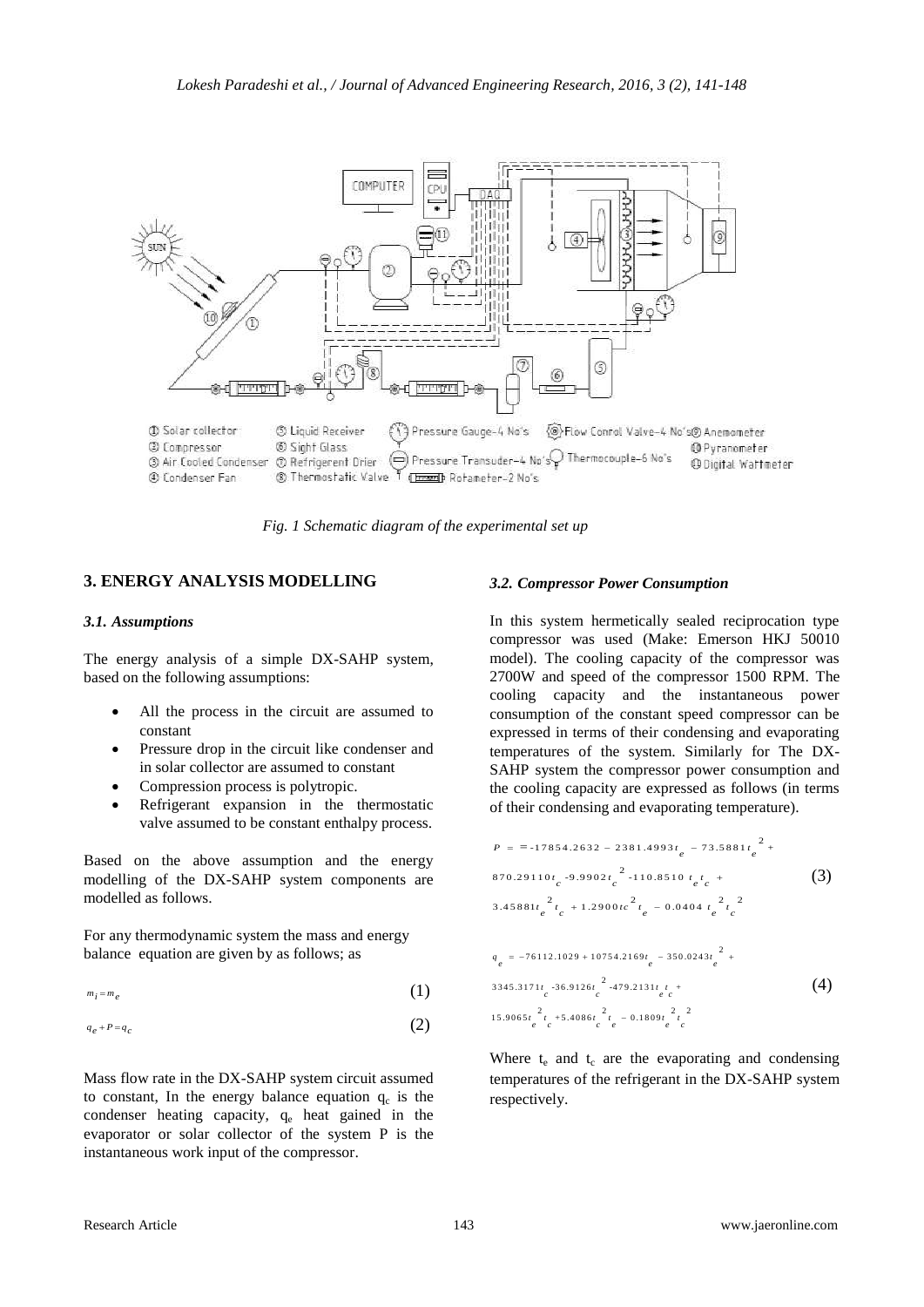#### *3.3. Solar Collector/Evaporator*

Useful solar energy absorbed in the glazed type collector  $(q_e)$ , for the DX\_SAHP system for working at conditions expressed as follows as follows;

$$
q_e = A_c F' (s - U_I (t_e - t_{amb}))
$$
 (5)

Where  $A_c$  evaporator/solar collector area, S is the total solar insolation on the glazed type collector.  $U_1$  is the overall heat loss coefficient due to convention and radiation losses from the solar collector to ambient.  $t_e$  is the average evaporating temperature in solar collector and tamb ambient temperature respectively.

Neglecting the thermal resistance between the solar collector/evaporator absorber plate and tube materail. F' is given by

$$
F' = F + (1-F)(D/W) \tag{6}
$$

Where F is the fin efficiency, D is the external diameter of the tube and W is the pitch of the tube. The fin efficiency F can be calculated using the following correlation.

$$
F = \frac{\tanh(\sqrt{U_1/k_p t_p} \cdot (W - D)/2)}{(\sqrt{U_1/k_p t_p} \cdot (W - D)/2)}
$$
(7)

Where,  $t_p$  and  $k_p$ , are the thickness and thermal conductivity of the collector plate material, respectively. And Eq. (5), the symbol S is expressed as follows;

$$
s = \alpha I_T \tag{8}
$$

Where IT is the total solar insolation falling on the glazed type collector.  $\alpha$  is the absorptivity of the solar collector plate material. In Eq.  $(5)$ , the symbol  $U_1$  is the overall heat loss coefficient due to convention and radiation losses from the solar collector to ambient.

$$
U_1 = h_w + 4\sigma \varepsilon T^3 \tag{9}
$$

Where  $\sigma$  is the Stefan Boltzmann constant, and  $h_w$  is the wind heat transfer co-efficient, is given by

$$
h_w = 5.7 + 3.8u_w
$$
 (10)

Where  $u_w$  is the wind speed

#### *3.4. Modelling of Condenser*

Heating capacity of the condenser of a DX-SAHP system is the sum of instantaneous compressor consumption of the compressor and useful solar energy gain in the evaporator or solar collector of the system. Heating capacity of a direct expansion solar assisted heat pump system is one of the important parameter in in selecting the working fluid in the system. Hence the condenser modeling of DXSAP-system can be expressed as follows;

$$
q_c = m_{air} C_{pa} (t_c - t_{amb}) \tag{11}
$$

In the above equation the m is known as the mass flow rate of air through condenser air duct and experimentally it was found to be as  $0.0228$  kg/s.  $t_{amb}$  is the inlet temperature of the air for condenser and specific heat of air taken as 1.005 kg/kg.K with notation  $C_{pa.}$ 

The system performance of direct expansion solar assisted heat pump system in terms of energy performance ratio or coefficient of performance (COP) cab be given as follows;

$$
EPR = q_{C} / P \tag{12}
$$

#### *3.5. Method of System Simulation*

In section 3 the energy modelling of direct expansion solar assisted heat pump system are presented. The DX-SAHP system components such as compressor, condenser thermostatic expansion valve and solar collector are separately modelled with help of energy and mass balance equations and as well as the governing equations.

The modelled system components such as compressor, condenser thermostatic expansion valve and solar collector are separately modelled with help of energy and mass balance equations and as well as the governing equations are solved with help of Matlab® (Version 9.1) program. The technique chosen for the mathematical simulation was Newton-Raphson method, which is the most popular technique for solving the simultaneous equations. The information flow diagram of the simulation program carried out is shown in Fig. 2. All the necessary input data such as solar insolation, ambient temperature, collector, wing speed, condensing and evaporating temperature are shown in the information flow diagram.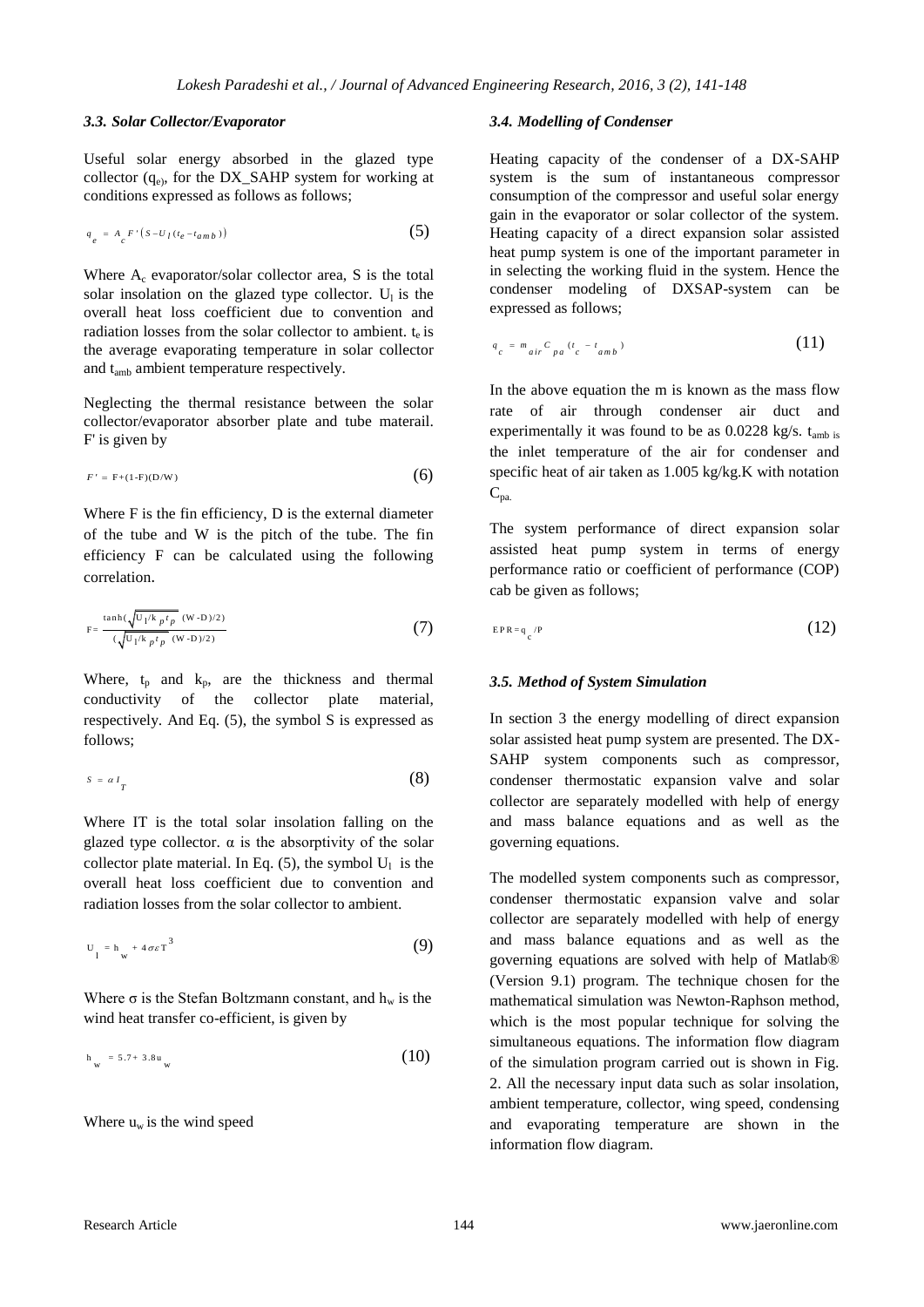

*Fig. 2 Information flow diagram of the simulation*

# **4. RESULT AND DISCUSSION**

In this section after obtaining the experimental and simulation results of DX-SAHP system are discussed. The obtained experimental results are compared simulation results under the heading of experimental validation of simulation for compressor power consumption, condenser heating capacity, energy performance ratio and compressor discharge temperature. Further the effect of wind speed, collector area, solar insolation and ambient temperature are discussed with obtained system simulation results. Design parameter such as the effect of thermal conductivity and plate thickness also discussed with help of system simulation results.

## *4.1. Experimental Validation of Simulation*

Condenser heating capacity of the DX-SAHP is system against solar insolation is plotted in Fig. 3. The condenser heating capacity is various from 2.1 to 3.6 kW. Experimental results are well agreed with simulation results with average of 2% error. Similarly the compressor power consumption against the solar insolation is shown in Fig. 4. Simulation and experimental results are well agreed with average of 1%. Compressor power various from 1095 to 1310W for given solar insolation range.

The energy performance ratio results are obtained by the experimentation and as well as the system results are closely agreed with an average error of 1%. Energy

performance ratio values are in the range 1.82 to 2.75. In general the energy performance of heat system various from 2 to 3. Energy performance ratio for DX-SAHP system is shown in Fig. 5. The solar energy input ratio results are plotted against given solar insolation range from 55 to 935  $W/m^2$  in fig. 6. The compressor discharge temperature is also found to be in the range of 61.1 to  $78.8^{\circ}$ C.

## *4.2. Parametric studies on the system performance*

## *4.2.1 Effect Wind Speed and Collector Area*

Figure.7, shows that effect of wind speed on the system performance, the increase in the wind speed enhances the heat transfer rate between collector and surroundings. When te is lower than ta, the rising the wind speed enhances the collector to obtain more useful energy gain from the surroundings and consequently increasing the system COP. It is observed that, the variation of wind speed from 1 to 4.5 m/s, for given solar intensity of 750 W/m2, the system COP increases from 2.42 to 2.49, which increase the average system performance about 0.5% Similarly Fig. 8, Shows that for given ambient temperature and solar intensity of 750 W/m2, varying collector area from 0.5 to 3.5 m2, enable to increase the solar and air source heat in the collector. Hence the system co-efficient performance increases from 1.50 to 3.05. And similarly about 11% average increment in the system performance.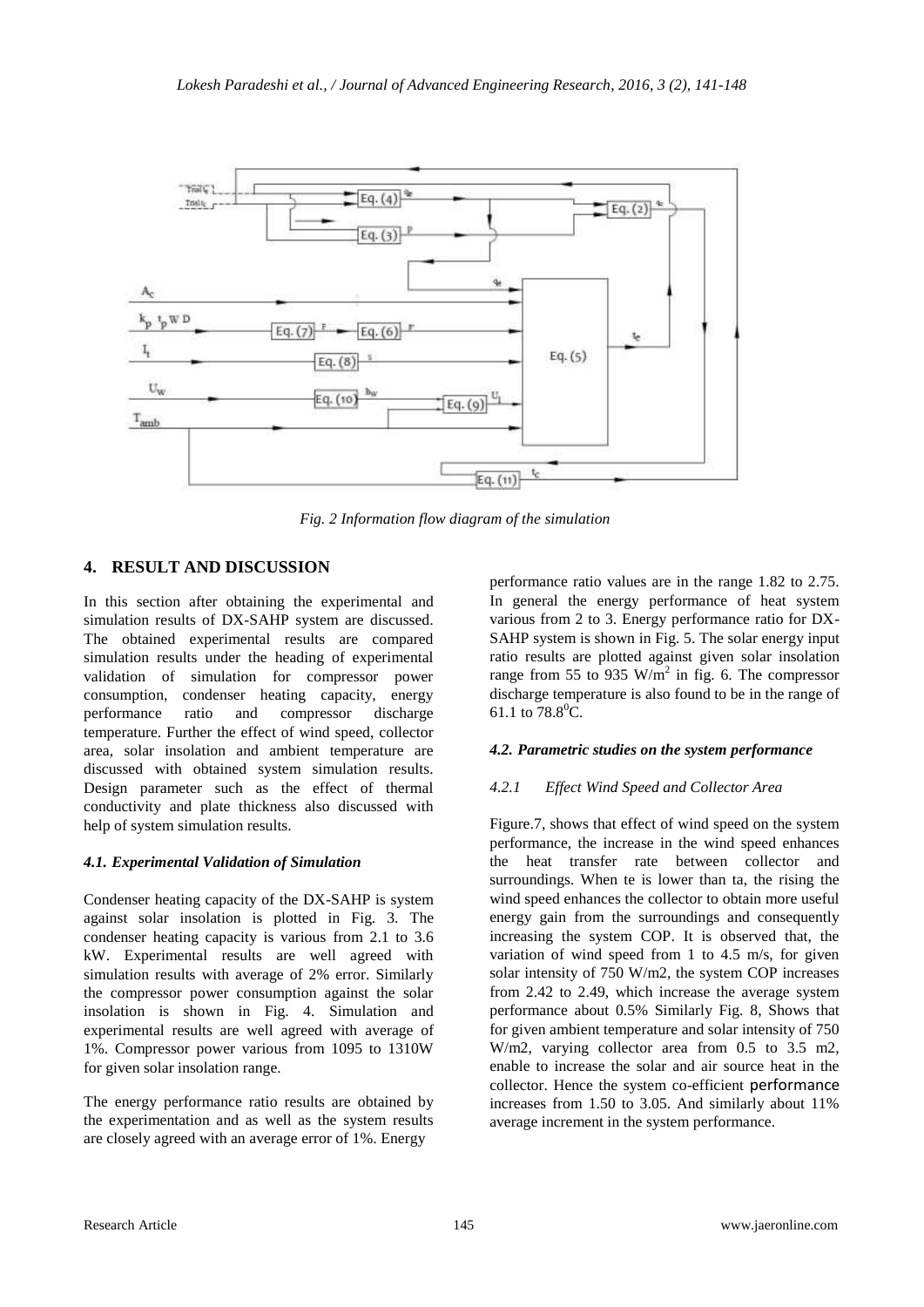





*performance*









 $\Lambda$ 

*system performance*

-4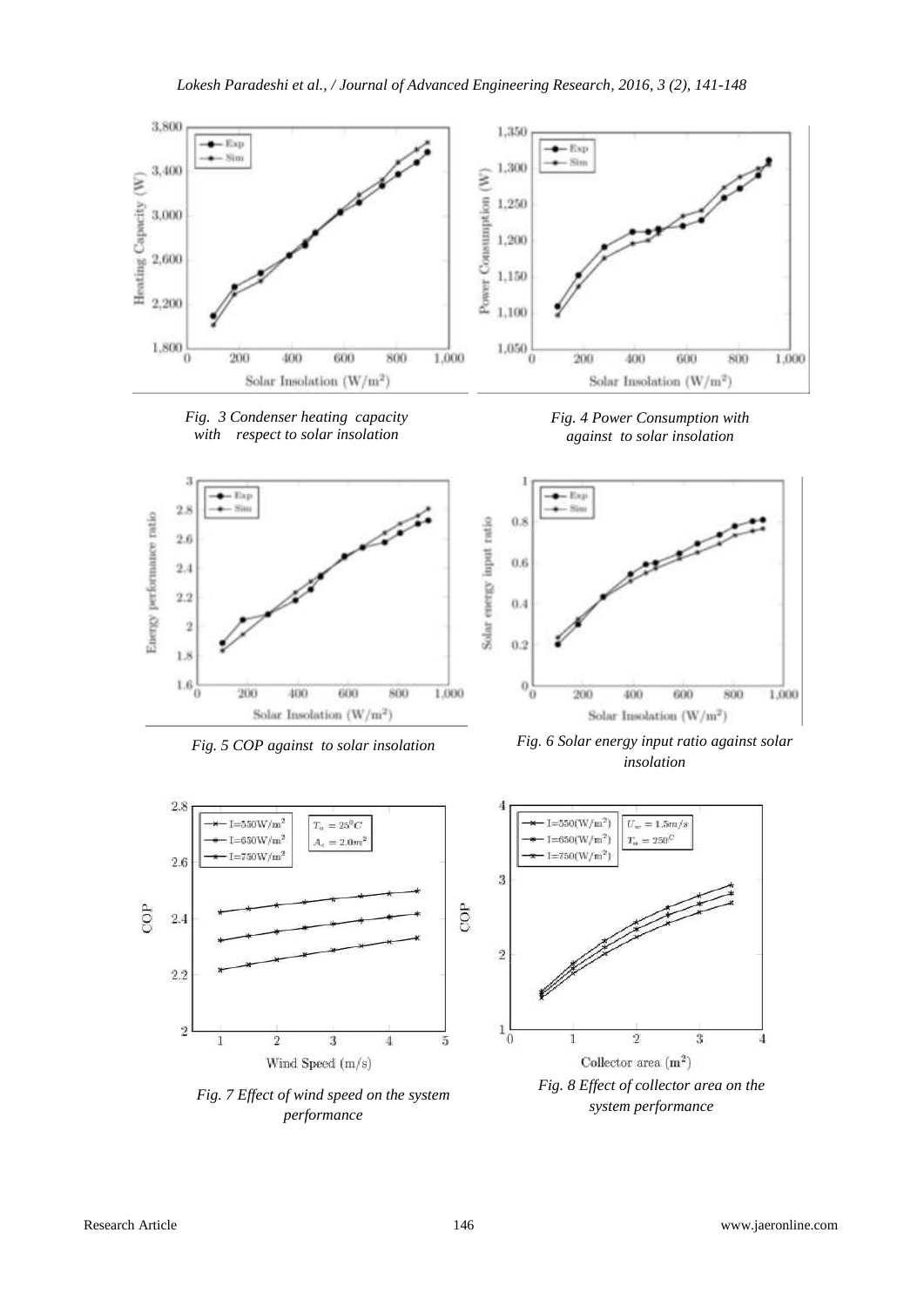

*Fig. 9 Effect of ambient temperature on the system performance*



*Fig. 11 Variation of COP with thickness of the collector plate*

### *4.2.2 Effect Ambient Temperature and Solar Insolation*

The system performance improves with increasing in the ambient temperature. This is because of rising the ambient temperature lower the heat loss from the collector and increase the evaporating temperature of the working fluid in the collector; (as shown in Fig. 9)., With increasing the ambient temperature from 22 to 38°C, for given solar intensity of 750 W/m2, the system COP increases from 2.4 to 2.8. This increases the average system performance by about 2%. From the Fig. 10, it is clear that increase in the solar radiation at given ambient temperature and collector area, there will be increase in the system performance. This is mainly because of an escalation in insolation allows to attain a higher evaporating temperature of the refrigerant and also enhance the collector to gain more beneficial solar energy, which results in a higher system COP. For a given



*Fig. 10 Effect of solar insolation on the system performance*



*Fig. 12 Variation of COP with pitch of the tube*

ambient temperature 25°C and varying the solar insolation from 100 to 900 W/m2, the system COP increases from 1.7 to 2.6. And about 6% average increment in the system performance

#### *4.2.3 Effect Collector plate thickness and pitch of the tube*

Fig.11, Shows the variation of COP with the collector plate thickness. For copper plate thickness greater than 1 mm, the effect of the thickness on COP is small. Similarly plate thickness greater than 2 mm for aluminium and 3 mm for iron plate there will be negligible change in the system performance. Similarly Fig. 12 shows that Variation of COP with respect to effect of pitch of the tube. When the pitch was increased to 250mm from 50 mm, the reduction of COP was 2, 4 and 8% for copper, aluminium and iron plate respectively.